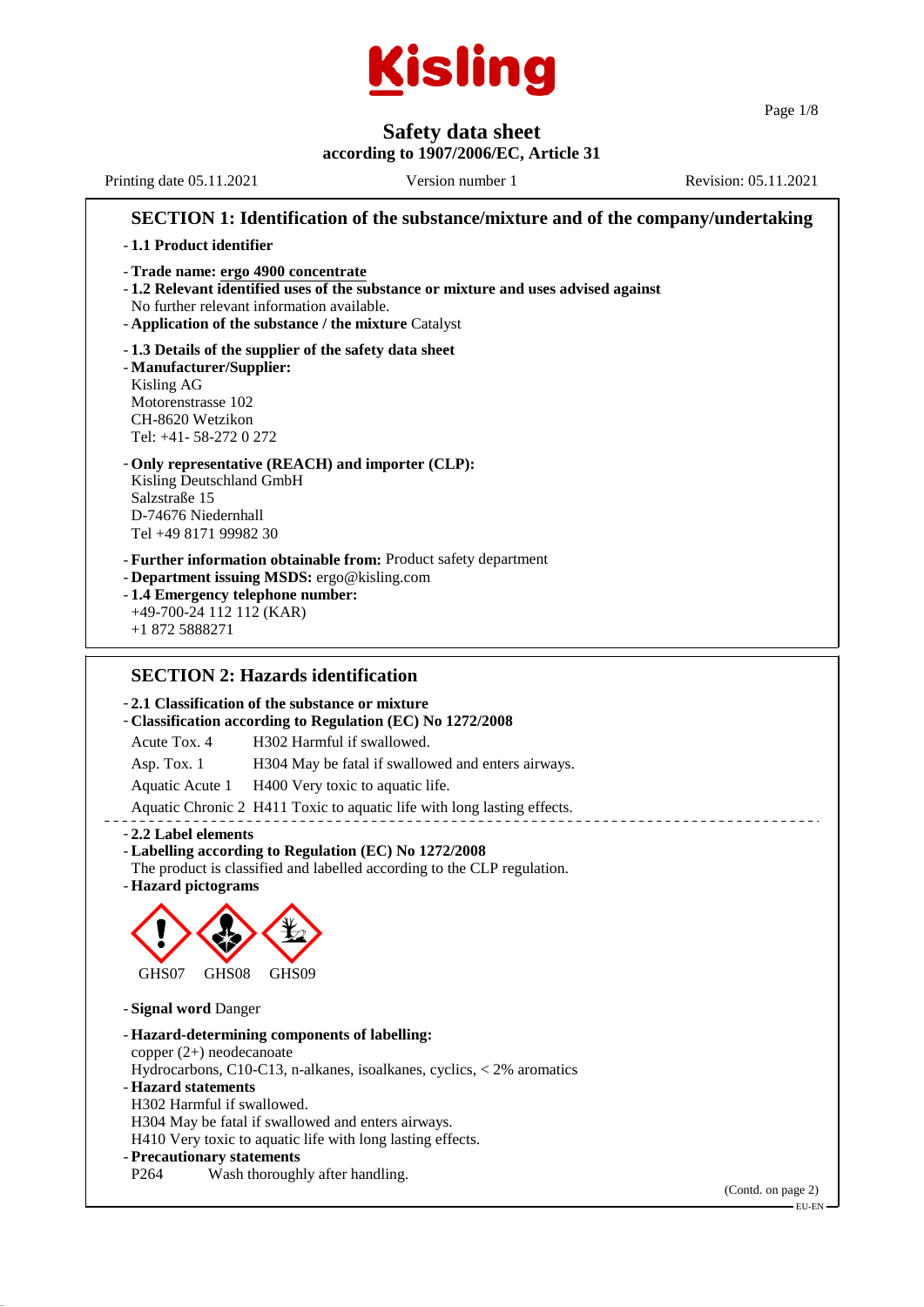Printing date 05.11.2021 Version number 1 Revision: 05.11.2021

#### **Trade name: ergo 4900 concentrate**

|                     |                                                                  | (Contd. of page 1) |
|---------------------|------------------------------------------------------------------|--------------------|
| P <sub>270</sub>    | Do not eat, drink or smoke when using this product.              |                    |
| P <sub>273</sub>    | Avoid release to the environment.                                |                    |
|                     | P301+P310 IF SWALLOWED: Immediately call a POISON CENTER/doctor. |                    |
| P330                | Rinse mouth.                                                     |                    |
| P331                | Do NOT induce vomiting.                                          |                    |
|                     | - Additional information:                                        |                    |
|                     | EUH066 Repeated exposure may cause skin dryness or cracking.     |                    |
| - 2.3 Other hazards |                                                                  |                    |
|                     | - Results of PBT and vPvB assessment                             |                    |
|                     | - <b>PBT</b> : Not applicable.                                   |                    |
|                     | $-$ <b>vPvB</b> : Not applicable.                                |                    |

## **SECTION 3: Composition/information on ingredients**

### - **3.2 Mixtures**

- **Description:** Mixture of substances listed below with nonhazardous additions.

| - Dangerous components:                                                                           |                                                                        |                      |  |  |
|---------------------------------------------------------------------------------------------------|------------------------------------------------------------------------|----------------------|--|--|
| CAS: 68084-48-0                                                                                   | copper $(2+)$ neodecanoate                                             | $>$ 30 - $\leq$ 100% |  |  |
| EINECS: 268-439-2                                                                                 | Aquatic Acute 1, H400; Aquatic Chronic 2, H411; Acute                  |                      |  |  |
| Reg.nr.: 01-21220784744-41-xxxx Tox. 4, H302                                                      |                                                                        |                      |  |  |
| EC number: 918-481-9                                                                              | Hydrocarbons, C10-C13, n-alkanes, isoalkanes, cyclics, $  > 30 - 50\%$ |                      |  |  |
| Reg.nr.: 01-2119457273-39-xxxx                                                                    | $\leq$ 2% aromatics                                                    |                      |  |  |
| 01-2119524678-29-xxxx                                                                             | Asp. Tox. 1, H304                                                      |                      |  |  |
| <b>-Additional information:</b> For the wording of the listed hazard phrases refer to section 16. |                                                                        |                      |  |  |

- **Additional information:** For the wording of the listed hazard phrases refer to section 16.

## **SECTION 4: First aid measures**

### - **4.1 Description of first aid measures**

- **General information:** Immediately remove any clothing soiled by the product.

- **After inhalation:**

Supply fresh air. If required, provide artificial respiration. Keep patient warm. Consult doctor if symptoms persist.

In case of unconsciousness place patient stably in side position for transportation.

- **After skin contact:** After contact with skin, wash with plenty of water.
- **After eye contact:**

In case of contact with eyes, rinse immediately with plenty of water and seek medical advice.

Rinse cautiously with water for several minutes.

Remove contact lenses, if present and easy to do. Continue rinsing.

- **After swallowing:**

Rinse out mouth and then drink plenty of water.

If swallowed, do not induce vomiting: seek medical advice and show this container or label.

- **4.2 Most important symptoms and effects, both acute and delayed**
- No further relevant information available.
- **4.3 Indication of any immediate medical attention and special treatment needed** No further relevant information available.

## **SECTION 5: Firefighting measures**

- **5.1 Extinguishing media**
- **Suitable extinguishing agents:**
- CO2, powder or water spray. Fight larger fires with water spray or alcohol resistant foam.
- **5.2 Special hazards arising from the substance or mixture**

Formation of toxic gases is possible during heating or in case of fire.

(Contd. on page 3)

EU-EN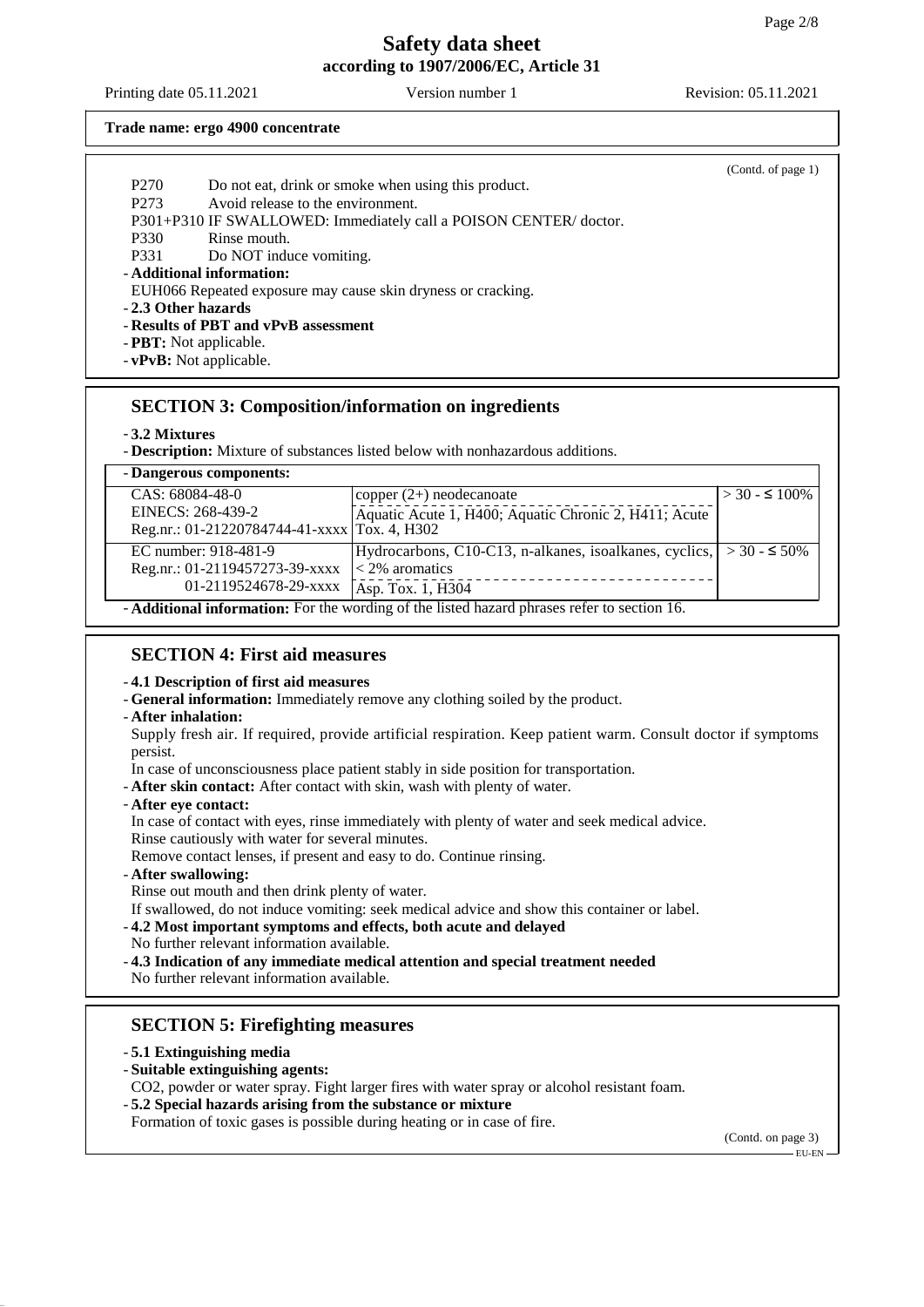Printing date 05.11.2021 Version number 1 Revision: 05.11.2021

(Contd. of page 2)

#### **Trade name: ergo 4900 concentrate**

### - **5.3 Advice for firefighters**

- **Protective equipment:**

Wear self-contained respiratory protective device.

Do not inhale explosion gases or combustion gases.

- **Additional information**

Cool endangered receptacles with water spray.

Dispose of fire debris and contaminated fire fighting water in accordance with official regulations.

### **SECTION 6: Accidental release measures**

- **6.1 Personal precautions, protective equipment and emergency procedures** Wear protective equipment. Keep unprotected persons away. Avoid contact with the eyes and skin.
- **6.2 Environmental precautions:** Inform respective authorities in case of seepage into water course or sewage system. Do not allow product to reach sewage system or any water course.
- **6.3 Methods and material for containment and cleaning up:**
- Absorb with liquid-binding material (sand, diatomite, acid binders, universal binders, sawdust). Dispose of the material collected according to regulations.

### - **6.4 Reference to other sections**

See Section 7 for information on safe handling.

See Section 8 for information on personal protection equipment.

See Section 10 for information on "stability and reactivity".

See Section 13 for disposal information.

## **SECTION 7: Handling and storage**

- **7.1 Precautions for safe handling** No special precautions are necessary if used correctly.

- **Information about fire - and explosion protection:** No special measures required.

### - **7.2 Conditions for safe storage, including any incompatibilities**

- **Storage:**

- **Requirements to be met by storerooms and receptacles:** Store only in the original receptacle.

- **Information about storage in one common storage facility:** Not required.
- **Further information about storage conditions:** None.

- **Storage class (TRGS 510, Storage of hazardous substances in non-stationary containers):** 10-13

- **7.3 Specific end use(s)** No further relevant information available.

## **SECTION 8: Exposure controls/personal protection**

- **8.1 Control parameters**
- **Additional information about design of technical facilities:** No further data; see item 7.

- **Ingredients with limit values that require monitoring at the workplace:**

The product does not contain any relevant quantities of materials with critical values that have to be monitored at the workplace.

- **Additional information:** The lists valid during the making were used as basis.

- **8.2 Exposure controls**
- **Personal protective equipment:**
- **General protective and hygienic measures:** The usual precautionary measures are to be adhered to when handling chemicals. Wash hands before breaks and at the end of work. Do not eat, drink, smoke or sniff while working.
- Avoid contact with the eyes and skin.

Immediately remove all soiled and contaminated clothing

- Keep away from foodstuffs, beverages and feed.
- Do not inhale gases / fumes / aerosols.

(Contd. on page 4)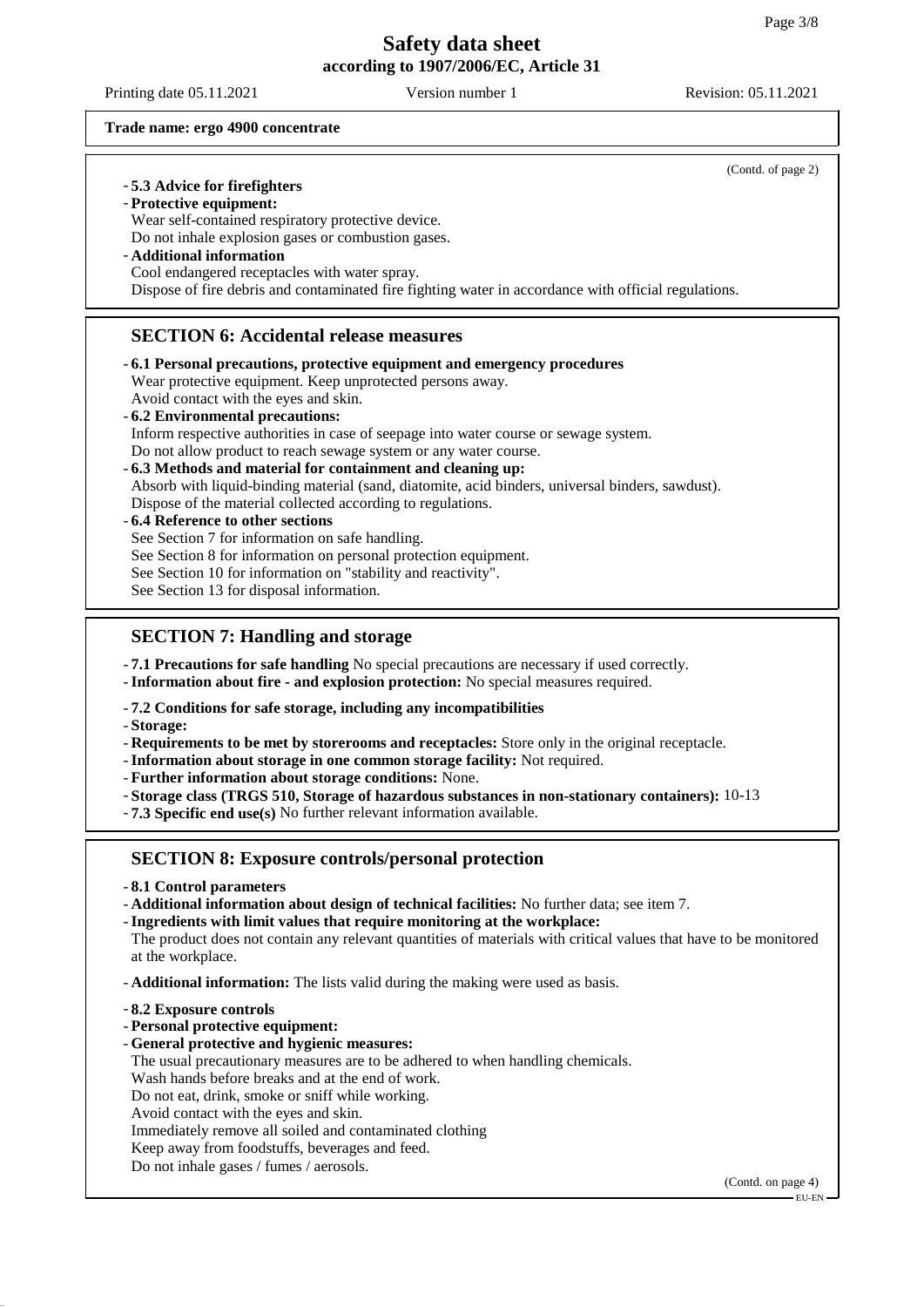Printing date 05.11.2021 Version number 1 Revision: 05.11.2021

#### **Trade name: ergo 4900 concentrate**

(Contd. of page 3) - **Respiratory protection:** Use suitable respiratory protective device in case of insufficient ventilation. - **Protection of hands:**

Protective gloves (EN 374)

Check protective gloves prior to each use for their proper condition.

The glove material has to be impermeable and resistant to the product/ the substance/ the preparation.

Due to missing tests no recommendation to the glove material can be given for the product/ the preparation/ the chemical mixture.

Selection of the glove material on consideration of the penetration times, rates of diffusion and the degradation - **Material of gloves**

#### Nitrile rubber, NBR

The selection of the suitable gloves does not only depend on the material, but also on further marks of quality and varies from manufacturer to manufacturer. As the product is a preparation of several substances, the resistance of the glove material can not be calculated in advance and has therefore to be checked prior to the application.

#### - **Penetration time of glove material**

The exact break trough time has to be found out by the manufacturer of the protective gloves and has to be observed.

- **Eye protection:** Goggles recommended during refilling

### **SECTION 9: Physical and chemical properties**

| -9.1 Information on basic physical and chemical properties |                                               |  |  |  |
|------------------------------------------------------------|-----------------------------------------------|--|--|--|
| - General Information                                      |                                               |  |  |  |
| - Appearance:                                              |                                               |  |  |  |
| Form:                                                      | Fluid                                         |  |  |  |
| Colour:                                                    | Green                                         |  |  |  |
| - Odour:                                                   | Hydrocarbon-like                              |  |  |  |
| - Odour threshold:                                         | Not determined.                               |  |  |  |
| - pH-value at 20 $^{\circ}$ C:                             | $5 - 6.5(10\%)$                               |  |  |  |
| - Change in condition                                      |                                               |  |  |  |
| Melting point/freezing point:                              | Undetermined.                                 |  |  |  |
| Initial boiling point and boiling range: $>180 °C$         |                                               |  |  |  |
| - Flash point:                                             | $>61^{\circ}$ C                               |  |  |  |
| - Flammability (solid, gas):                               | Not applicable.                               |  |  |  |
| - Decomposition temperature:                               | Not determined.                               |  |  |  |
| - Auto-ignition temperature:                               | Product is not self-igniting.                 |  |  |  |
| - Explosive properties:                                    | Product does not present an explosion hazard. |  |  |  |
| - Explosion limits:                                        |                                               |  |  |  |
| Lower:                                                     | Not determined.                               |  |  |  |
| <b>Upper:</b>                                              | Not determined.                               |  |  |  |
| - Oxidising properties                                     | Not determined.                               |  |  |  |
| - Vapour pressure:                                         | Not determined.                               |  |  |  |
| - Density at 20 °C:                                        | $0.96$ g/cm <sup>3</sup>                      |  |  |  |
| - Relative density                                         | Not determined.                               |  |  |  |
| - Vapour density                                           | Not determined.                               |  |  |  |
| - Evaporation rate                                         | Not determined.                               |  |  |  |
| - Solubility in / Miscibility with                         |                                               |  |  |  |
| water:                                                     | Not miscible or difficult to mix.             |  |  |  |
| - Partition coefficient: n-octanol/water:                  | Not determined.                               |  |  |  |
|                                                            | (Contd. on page 5)                            |  |  |  |

EU-EN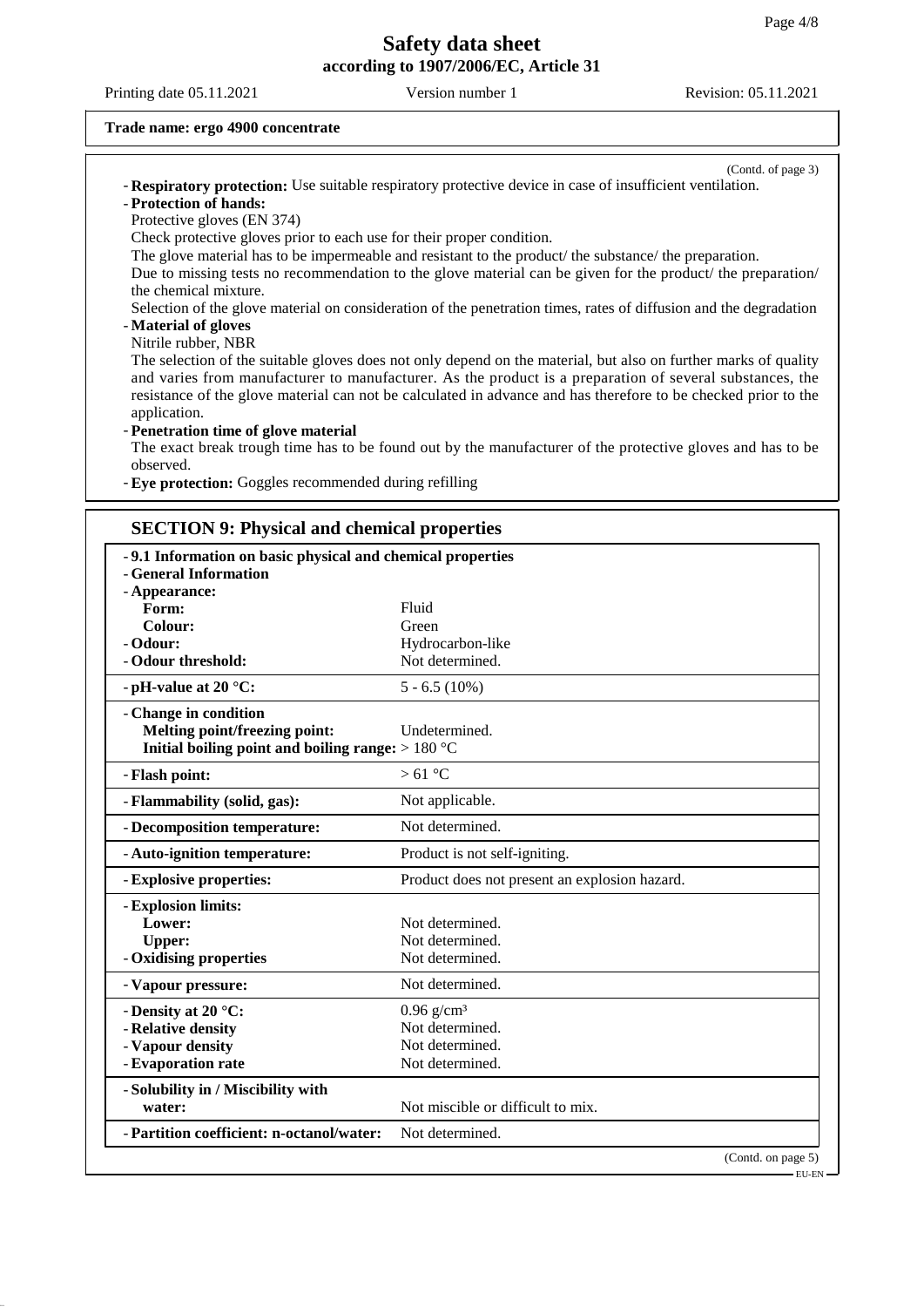Printing date 05.11.2021 Version number 1 Revision: 05.11.2021

**Trade name: ergo 4900 concentrate**

|                                                                      |                                                | (Contd. of page 4) |
|----------------------------------------------------------------------|------------------------------------------------|--------------------|
| - Viscosity:<br>Dynamic:<br><b>Kinematic at 40 °C:</b>               | Not determined.<br>$< 20.5$ mm <sup>2</sup> /s |                    |
| -9.2 Other information<br>No further relevant information available. |                                                |                    |

## **SECTION 10: Stability and reactivity**

- **10.1 Reactivity** No further relevant information available.

- **10.2 Chemical stability**
- **Thermal decomposition / conditions to be avoided:**

No decomposition if used and stored according to specifications.

- **10.3 Possibility of hazardous reactions** Reacts with strong oxidising agents.
- **10.4 Conditions to avoid** No further relevant information available.
- **10.5 Incompatible materials:** No further relevant information available.
- **10.6 Hazardous decomposition products:**

No dangerous products of decomposition if used and stored according to specifications.

## **SECTION 11: Toxicological information**

- **11.1 Information on toxicological effects**
- **Acute toxicity**

Harmful if swallowed.

- **Primary irritant effect:**

- **Skin corrosion/irritation** Repeated exposure may cause skin dryness or cracking.
- **Serious eye damage/irritation** Based on available data, the classification criteria are not met.
- **Respiratory or skin sensitisation** Based on available data, the classification criteria are not met.
- **Additional toxicological information:**
- No experimentally found toxicological data are available for this preparation.
- **CMR effects (carcinogenity, mutagenicity and toxicity for reproduction)**
- **Germ cell mutagenicity** Based on available data, the classification criteria are not met.
- **Carcinogenicity** Based on available data, the classification criteria are not met.
- **Reproductive toxicity** Based on available data, the classification criteria are not met.
- **STOT-single exposure** Based on available data, the classification criteria are not met.
- **STOT-repeated exposure** Based on available data, the classification criteria are not met.
- **Aspiration hazard**
- May be fatal if swallowed and enters airways.

## **SECTION 12: Ecological information**

- **12.1 Toxicity**
- **Aquatic toxicity:** No further relevant information available.
- **12.2 Persistence and degradability** No further relevant information available.
- **12.3 Bioaccumulative potential** No further relevant information available.
- **12.4 Mobility in soil** No further relevant information available.
- **Ecotoxical effects:**
- **Remark:** Very toxic for fish
- **Additional ecological information:**
- **General notes:**
- Also very poisonous for fish and plankton in water bodies.
- Very toxic for aquatic organisms

Water hazard class 2 (German Regulation) (Self-assessment): hazardous for water

Danger to drinking water if even small quantities leak into the ground.

Do not allow product to reach ground water, water course or undiluted sewage system.

(Contd. on page 6) EU-EN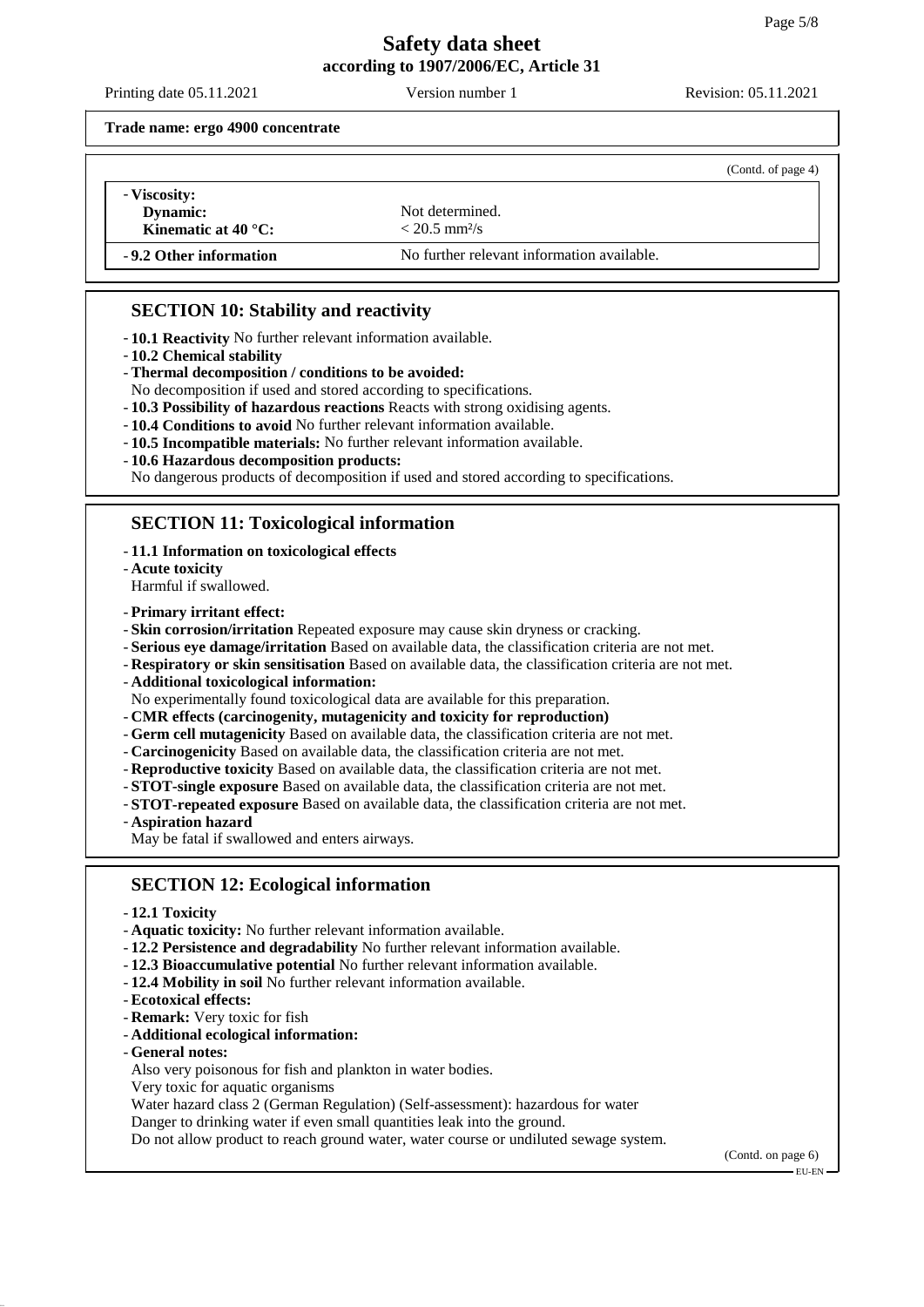Printing date 05.11.2021 Version number 1 Revision: 05.11.2021

(Contd. of page 5)

**Trade name: ergo 4900 concentrate**

### - **12.5 Results of PBT and vPvB assessment**

- **PBT:** Not applicable.

- **vPvB:** Not applicable.

- **12.6 Other adverse effects** No further relevant information available.

## **SECTION 13: Disposal considerations**

- **13.1 Waste treatment methods**

- **Recommendation** Disposal must be made according to official regulations.

- **Uncleaned packaging:**

- **Recommendation:** Disposal must be made according to official regulations.

| <b>SECTION 14: Transport information</b>                                        |                                                                                                               |
|---------------------------------------------------------------------------------|---------------------------------------------------------------------------------------------------------------|
| -14.1 UN-Number<br>- ADR, IMDG, IATA                                            | <b>UN3082</b>                                                                                                 |
| - 14.2 UN proper shipping name<br>- ADR                                         | 3082 ENVIRONMENTALLY HAZARDOUS<br>SUBSTANCE, LIQUID, N.O.S. (copper (2+)<br>neodecanoate)                     |
| - IMDG                                                                          | ENVIRONMENTALLY HAZARDOUS SUBSTANCE.<br>LIQUID, N.O.S. (copper (2+) neodecanoate), MARINE<br><b>POLLUTANT</b> |
| - IATA                                                                          | ENVIRONMENTALLY HAZARDOUS SUBSTANCE,<br>LIQUID, N.O.S. (copper (2+) neodecanoate)                             |
| -14.3 Transport hazard class(es)                                                |                                                                                                               |
| $-$ ADR                                                                         |                                                                                                               |
|                                                                                 |                                                                                                               |
| - Class<br>- Label                                                              | 9 (M6) Miscellaneous dangerous substances and articles.<br>9                                                  |
| - IMDG, IATA                                                                    |                                                                                                               |
| Alb                                                                             |                                                                                                               |
| - Class<br>- Label                                                              | 9 Miscellaneous dangerous substances and articles.<br>9                                                       |
| -14.4 Packing group<br>- ADR, IMDG, IATA                                        | III                                                                                                           |
| -14.5 Environmental hazards:<br>- Marine pollutant:<br>- Special marking (ADR): | Symbol (fish and tree)<br>Symbol (fish and tree)                                                              |
| - Special marking (IATA):                                                       | Symbol (fish and tree)                                                                                        |
| -14.6 Special precautions for user                                              | Warning: Miscellaneous dangerous substances and<br>articles.                                                  |
| - Hazard identification number (Kemler code):<br>- EMS Number:                  | 90<br>$F-A, S-F$                                                                                              |
|                                                                                 | (Contd. on page 7)                                                                                            |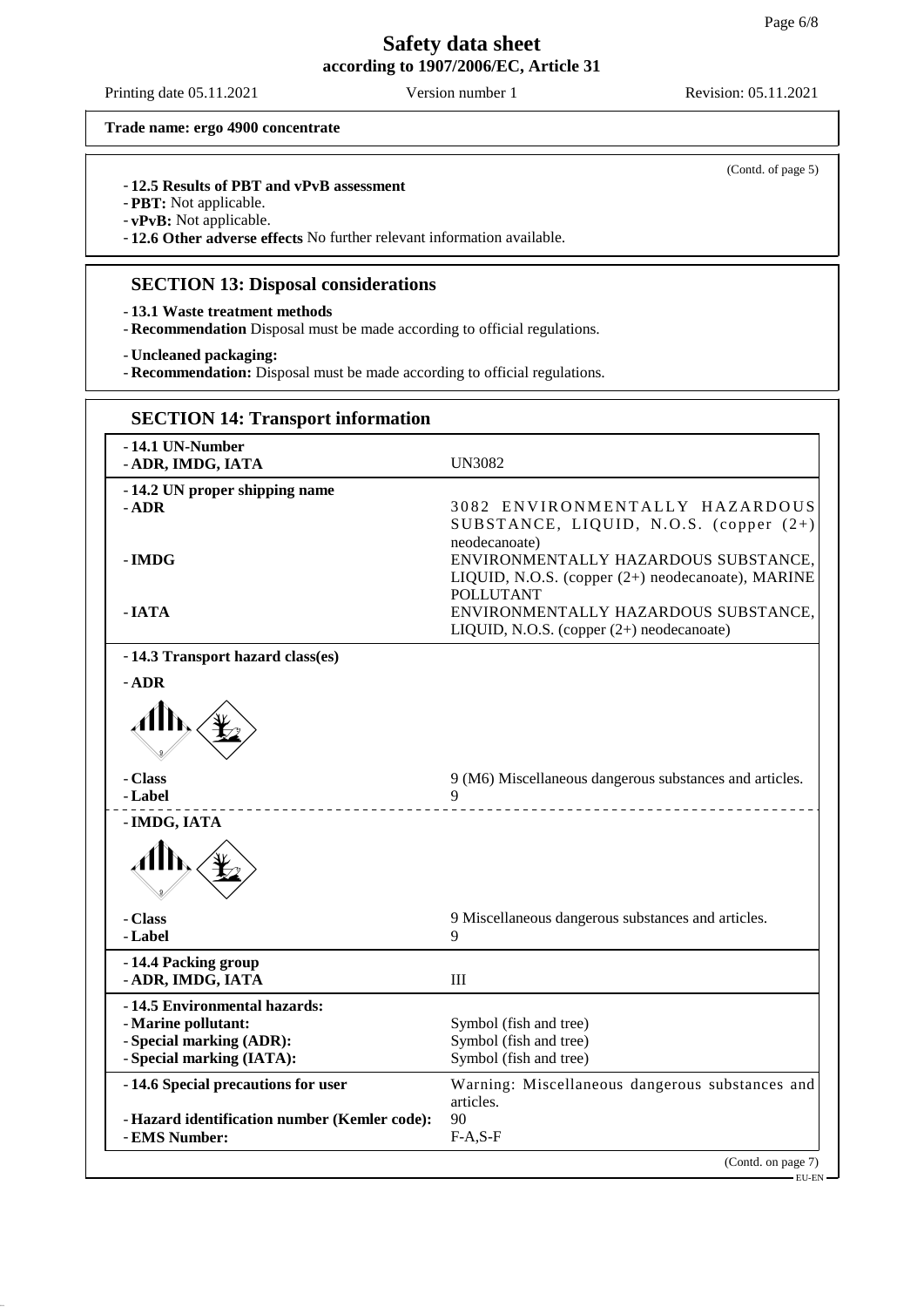Printing date 05.11.2021 Version number 1 Revision: 05.11.2021

**Trade name: ergo 4900 concentrate**

|                                                                             | (Contd. of page 6)                                                                                                                                                                                                                                                                                                                                                                                                                                                                                                                                                                                                                                                                                                                                                                    |
|-----------------------------------------------------------------------------|---------------------------------------------------------------------------------------------------------------------------------------------------------------------------------------------------------------------------------------------------------------------------------------------------------------------------------------------------------------------------------------------------------------------------------------------------------------------------------------------------------------------------------------------------------------------------------------------------------------------------------------------------------------------------------------------------------------------------------------------------------------------------------------|
| - Stowage Category                                                          | A                                                                                                                                                                                                                                                                                                                                                                                                                                                                                                                                                                                                                                                                                                                                                                                     |
| -14.7 Transport in bulk according to Annex II of<br>Marpol and the IBC Code | Not applicable.                                                                                                                                                                                                                                                                                                                                                                                                                                                                                                                                                                                                                                                                                                                                                                       |
| - Transport/Additional information:                                         | <b>ADR: SV375</b><br>IMDG-Code: 2.10.2.7<br>IATA-DGR: A197 (375)                                                                                                                                                                                                                                                                                                                                                                                                                                                                                                                                                                                                                                                                                                                      |
| $-$ ADR<br>- Limited quantities (LQ)<br>- Excepted quantities (EQ)          | 5L<br>Code: E1<br>Maximum net quantity per inner packaging: 30 ml                                                                                                                                                                                                                                                                                                                                                                                                                                                                                                                                                                                                                                                                                                                     |
| - Transport category<br>- Tunnel restriction code<br>- Remarks:             | Maximum net quantity per outer packaging: 1000 ml<br>3<br>$(-)$<br>SV375:<br>These substances are not subject to the other provisions of<br>ADR / RID if they are transported in individual or<br>composite packaging with a net quantity of no more than 5<br>1 of liquid substances or a net mass of no more than 5 kg<br>of solids per individual or inner packaging, provided that<br>the packaging is used correspond to the general provisions<br>of subsections 4.1.1.1, 4.1.1.2 and 4.1.1.4 to 4.1.1.8.                                                                                                                                                                                                                                                                       |
| - IMDG<br>- Limited quantities (LQ)<br>- Excepted quantities (EQ)           | 5L<br>Code: E1                                                                                                                                                                                                                                                                                                                                                                                                                                                                                                                                                                                                                                                                                                                                                                        |
| - Remarks:                                                                  | Maximum net quantity per inner packaging: 30 ml<br>Maximum net quantity per outer packaging: 1000 ml<br>2.10.2.7:<br>Marine pollutants in individual packaging or composite<br>packaging with a net quantity per individual or inner<br>packaging of no more than 5 L for liquids or a net mass<br>per individual or inner packaging of no more than 5 kg for<br>solids are not subject to any other provisions of this Code<br>applicable to marine pollutants, provided that the<br>packaging complies with the general Meet the<br>requirements in 4.1.1.1, 4.1.1.2 and 4.1.1.4 to 4.1.1.8. In<br>the case of marine pollutants that also meet the criteria for<br>inclusion in another class, all provisions of this Code that<br>apply to any further hazards continue to apply. |
| - IATA<br>- Remarks:                                                        | A 197 (375):<br>These substances when transported in single or<br>combination packagings containing a net quantity per<br>single or inner packaging of 5 L or less for liquids or<br>having a net mass of 5 kg or less for solids, are not subject<br>to any other provisions of these Regulations provided the<br>packagings meet the general provisions of 5.0.2.4.1,<br>5.0.2.6.1.1 and 5.0.2.8.                                                                                                                                                                                                                                                                                                                                                                                   |
| - UN "Model Regulation":                                                    | UN 3082 ENVIRONMENTALLY HAZARDOUS<br>SUBSTANCE, LIQUID, N.O.S. (COPPER (2+)<br>NEODECANOATE), 9, III                                                                                                                                                                                                                                                                                                                                                                                                                                                                                                                                                                                                                                                                                  |

(Contd. on page 8)